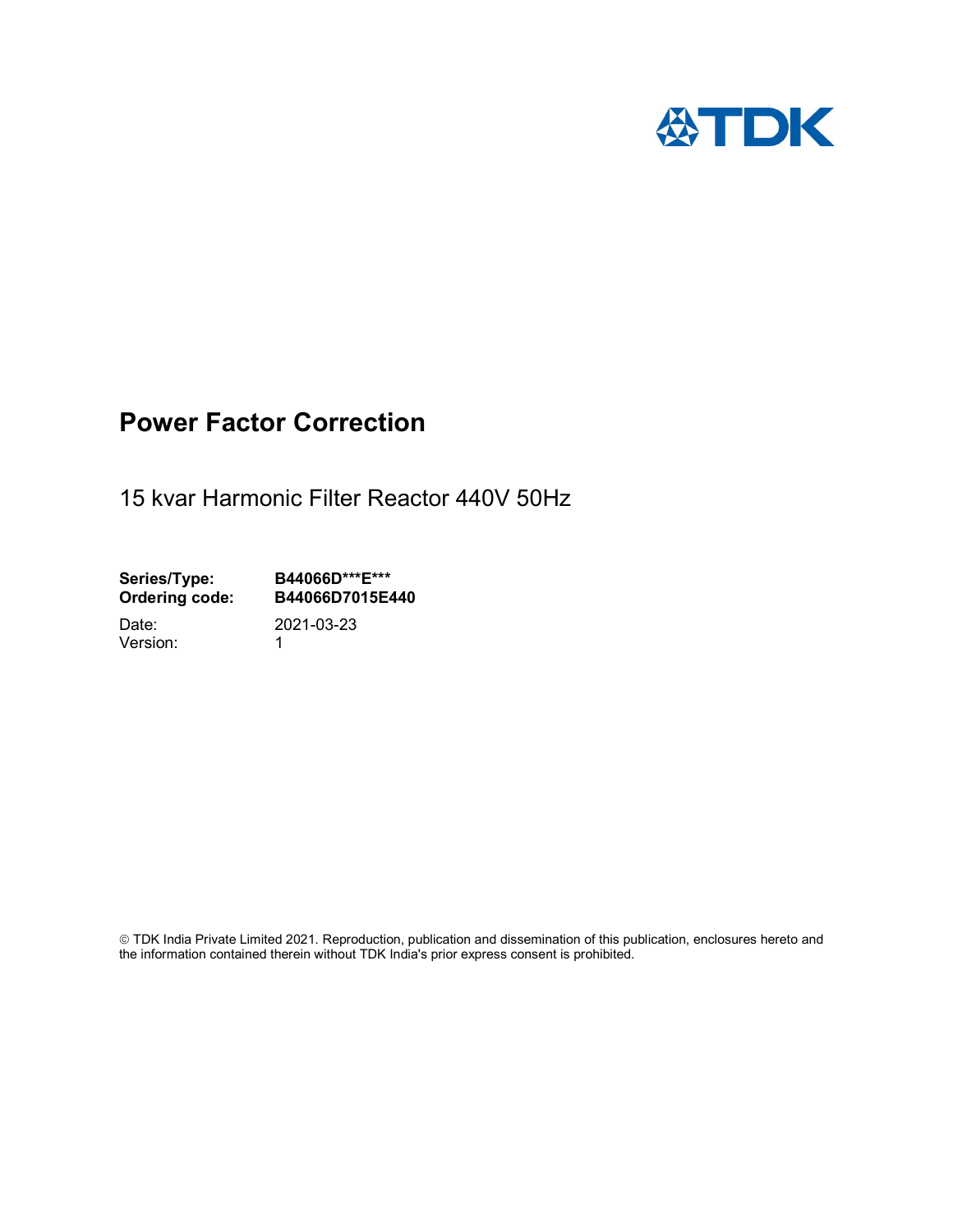

# Power Factor Correction and Content of the Content of the B44066D7015E440

# 15 kvar Harmonic Filter Reactor 440V 50Hz B44066D\*\*\*E\*\*\*

### **Characteristics**

- $H$  Highest linearity
- Temperature control via micro switch in inner coil
- $\blacksquare$  Highest life time by high quality materials
- **Low losses**
- $\blacksquare$  High overloading capability
- Safety device, temperature micro switch
- **Aluminium foil winding**
- **Low noise**



| <b>Technical data</b>                           |                |             |  |
|-------------------------------------------------|----------------|-------------|--|
| De-tuning factor p                              | $\overline{7}$ | $\%$        |  |
| Effective filter output $Q_C$                   | 15             | kvar        |  |
| Rated voltage $V_R$ <sup>1)</sup>               | 440            | $\vee$      |  |
| Rated frequency f                               | 50             | Hz          |  |
| Ambient temperature / Insulation class          | 40 / H         | $^{\circ}C$ |  |
| Capacitance C delta (tot.)                      | 229.36         | μF          |  |
| Inductivity L                                   | $3 \cdot 3.10$ | mH          |  |
| Fundamental current 11 <sup>3)</sup>            | 20.86          | A           |  |
| Linear up to $4$ )                              | 34.05          | A           |  |
| Effective current $IRMS$ <sup>2)</sup>          | 22.34          | A           |  |
| Rated harmonic voltages (3rd/5th/7th/11th/13th) | 0.5/6/5/3.5/3  | $\%$        |  |
| Temperature protection (NC)                     | yes            |             |  |
| Total losses $P_D$                              | 90             | W           |  |
| Total weight                                    | 13             | kg          |  |

<sup>1)</sup> Voltage rise up to 106% of rated voltage is considered in current  $I_{\text{eff}}$ .

<sup>2)</sup>  $I_{eff} = \sqrt{(I_1^2 + I_3^2 + ... I_x^2)}$ 

<sup>3)</sup>  $11 = 1.06$   $\cdot$   $I_R$  ( $I_R$  = Capacitor current 50Hz)

<sup>4)</sup> Linear current =  $1.73$   $\cdot$  I<sub>R</sub> (I<sub>R</sub> = Capacitor current 50Hz)

### **Connection**

| Line                | l 1U1-1V1-1W1       |
|---------------------|---------------------|
| Capacitors          | l 1U2-1V2-1W2       |
| Temperature control | <u> 4 ຕ</u><br>ے- ا |

## Reference standard IEC60076-6

CAP FILM ES PFC PM 2021-03-23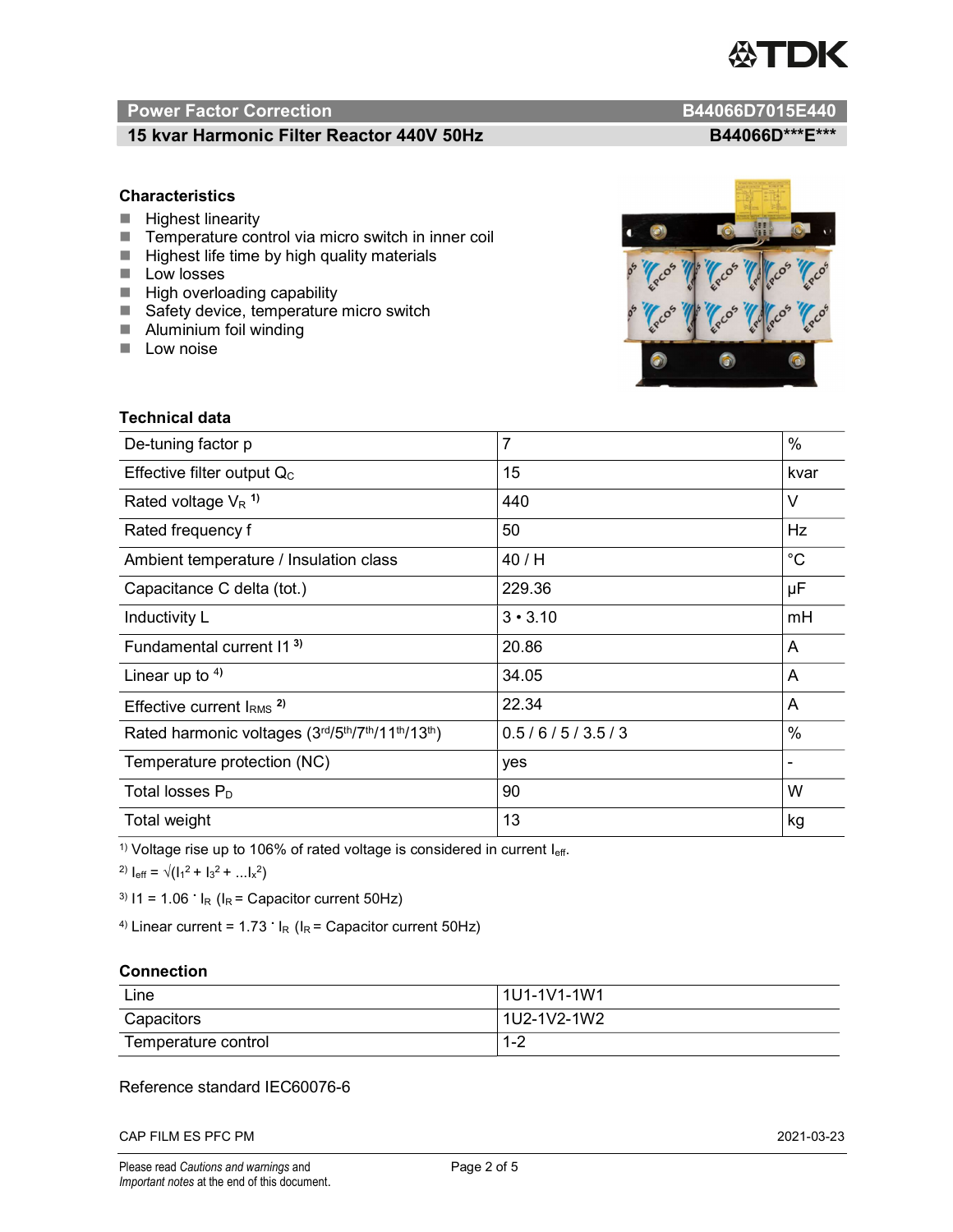

#### Power Factor Correction and B44066D7015E440

# 15 kvar Harmonic Filter Reactor 440V 50Hz BA4066D\*\*\*E\*\*\*

### Dimensional drawings



#### **Dimensions**

| L/mm  | 240       | b/mm  | 90   |
|-------|-----------|-------|------|
| H/mm  | 230       | e/mm  | 75±5 |
| W/mm  | $125 + 5$ | d1/mm | 10.8 |
| 11/mm | 205       | d2/mm | 15.5 |
| 12/mm | 205       | A     | 175  |
| n1/mm | 150       | B     | 71.5 |
| n2/mm | 73±3      | Ø     | 8.5  |

#### Cautions and warnings

- Do not install the reactor in case of any visible damages.
- $\blacksquare$  Installation must be done by skilled personnel only.
- Do not use or store harmonic filter reactors in corrosive atmosphere, especially where chloride gas, sulphide gas, acid, alkali, salt or similar substances are present.
- Do not touch the device during operation: all electrically active parts of this equipment such as windings, electronic components, leads, fuses and terminals carry a dangerous voltage which can lead to burns or electric shock.
- Covers which protect these electrically active parts from being touched must not be opened or removed during operation.
- Before any assembly or maintenance work is started, all installations and equipment must be disconnected from the power source.
- Noncompliance with these instructions may lead to death, serious injury or major damage to equipment.

FAILURE TO FOLLOW CAUTIONS MAY RESULT, WORST CASE, IN PREMATURE FAILURES OR PHYSICAL INJURY.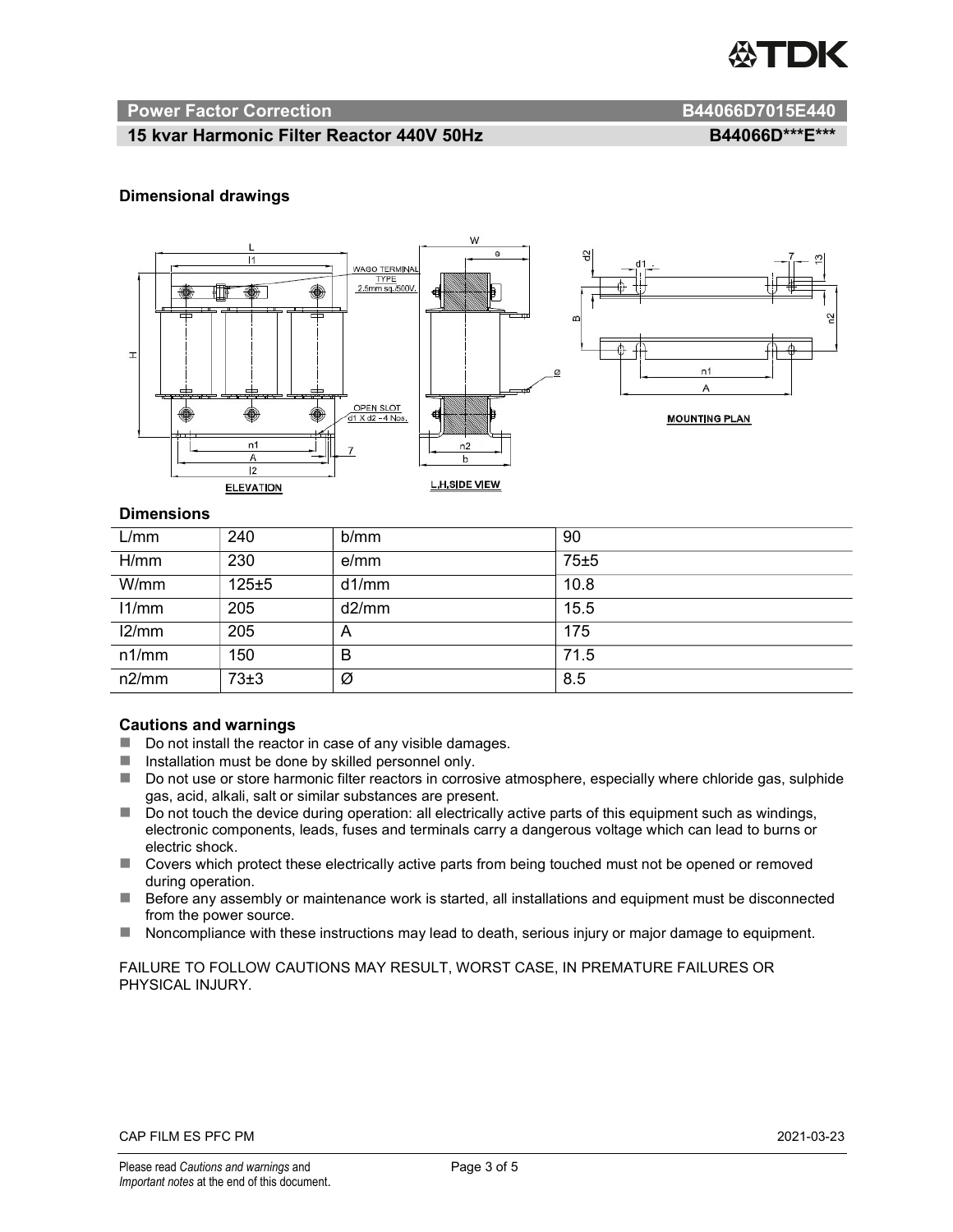

# Power Factor Correction B44066D7015E440

# 15 kvar Harmonic Filter Reactor 440V 50Hz BA4066D\*\*\*E\*\*\*

The following applies to all products named in this publication:

- 1. Some parts of this publication contain statements about the suitability of our products for certain areas of application. These statements are based on our knowledge of typical requirements that are often placed on our products in the areas of application concerned. We nevertheless expressly point out that such statements cannot be regarded as binding statements about the suitability of our products for a particular customer application. As a rule we are either unfamiliar with individual customer applications or less familiar with them than the customers themselves. For these reasons, it is always ultimately incumbent on the customer to check and decide whether a product with the properties described in the product specification is suitable for use in a particular customer application.
- 2. We also point out that in individual cases, a malfunction of electronic components or failure before the end of their usual service life cannot be completely ruled out in the current state of the art, even if they are operated as specified. In customer applications requiring a very high level of operational safety and especially in customer applications in which the malfunction or failure of an electronic component could endanger human life or health (e.g. in accident prevention or life-saving systems), it must therefore be ensured by means of suitable design of the customer application or other action taken by the customer (e.g. installation of protective circuitry or redundancy) that no injury or damage is sustained by third parties in the event of malfunction or failure of an electronic component.
- 3. The warnings, cautions and product-specific notes must be observed.
- 4. In order to satisfy certain technical requirements, some of the products described in this publication may contain substances subject to restrictions in certain jurisdictions (e.g. because they are classed as hazardous). Useful information on this will be found in our Material Data Sheets on the Internet (www.tdk-electronics.tdk.com/material). Should you have any more detailed questions, please contact our sales offices.
- 5. We constantly strive to improve our products. Consequently, the products described in this publication may change from time to time. The same is true of the corresponding product specifications. Please check therefore to what extent product descriptions and specifications contained in this publication are still applicable before or when you place an order.

We also reserve the right to discontinue production and delivery of products. Consequently, we cannot guarantee that all products named in this publication will always be available. The aforementioned does not apply in the case of individual agreements deviating from the foregoing for customer-specific products.

- 6. Unless otherwise agreed in individual contracts, all orders are subject to our General Terms and Conditions of Supply.
- 7. Our manufacturing sites serving the automotive business apply the IATF 16949 standard. The IATF certifications confirm our compliance with requirements regarding the quality management system in the automotive industry. Referring to customer requirements and customer specific requirements ("CSR") TDK always has and will continue to have the policy of respecting individual agreements. Even if IATF 16949 may appear to support the acceptance of unilateral requirements, we hereby like to emphasize that only requirements mutually agreed upon can and will be implemented in our Quality Management System. For clarification purposes we like to point out that obligations from IATF 16949 shall only become legally binding if individually agreed upon.